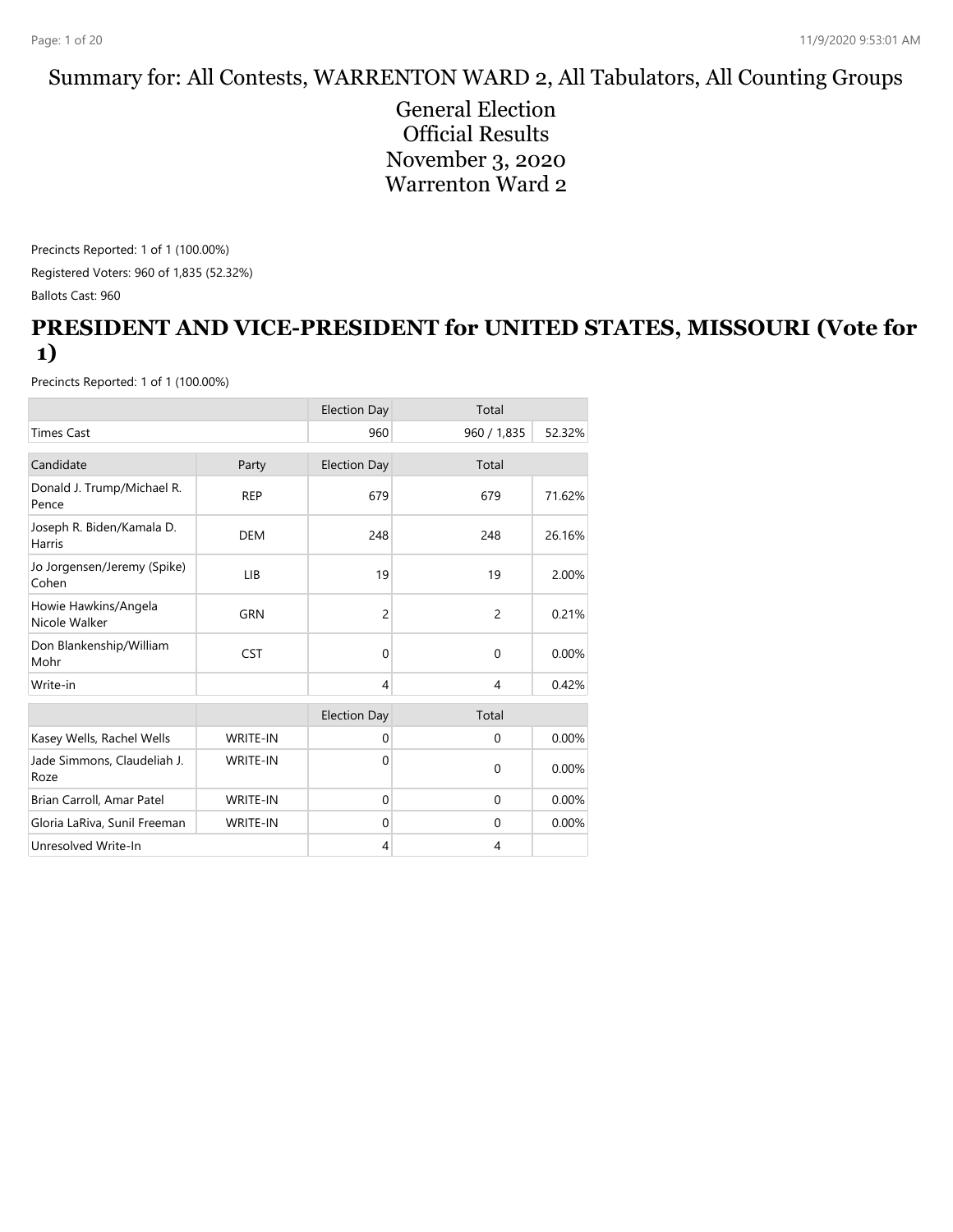# **GOVERNOR for MISSOURI, MISSOURI (Vote for 1)**

|                     |                 | <b>Election Day</b> | Total       |        |
|---------------------|-----------------|---------------------|-------------|--------|
| <b>Times Cast</b>   |                 | 960                 | 960 / 1,835 | 52.32% |
| Candidate           | Party           | <b>Election Day</b> | Total       |        |
| Mike Parson         | <b>REP</b>      | 650                 | 650         | 68.35% |
| Nicole Galloway     | <b>DEM</b>      | 263                 | 263         | 27.66% |
| <b>Rik Combs</b>    | LIB.            | 27                  | 27          | 2.84%  |
| Jerome Howard Bauer | GRN             | 11                  | 11          | 1.16%  |
| Write-in            |                 | $\Omega$            | $\Omega$    | 0.00%  |
|                     |                 | <b>Election Day</b> | Total       |        |
| Arnie C. AC Dienoff | <b>WRITE-IN</b> | $\Omega$            | $\Omega$    | 0.00%  |
| Theo (Ted) Brown Sr | <b>WRITE-IN</b> | $\Omega$            | $\Omega$    | 0.00%  |
| Martin Lindstedt    | <b>WRITE-IN</b> | $\Omega$            | $\Omega$    | 0.00%  |
| Unresolved Write-In |                 | $\Omega$            | $\Omega$    |        |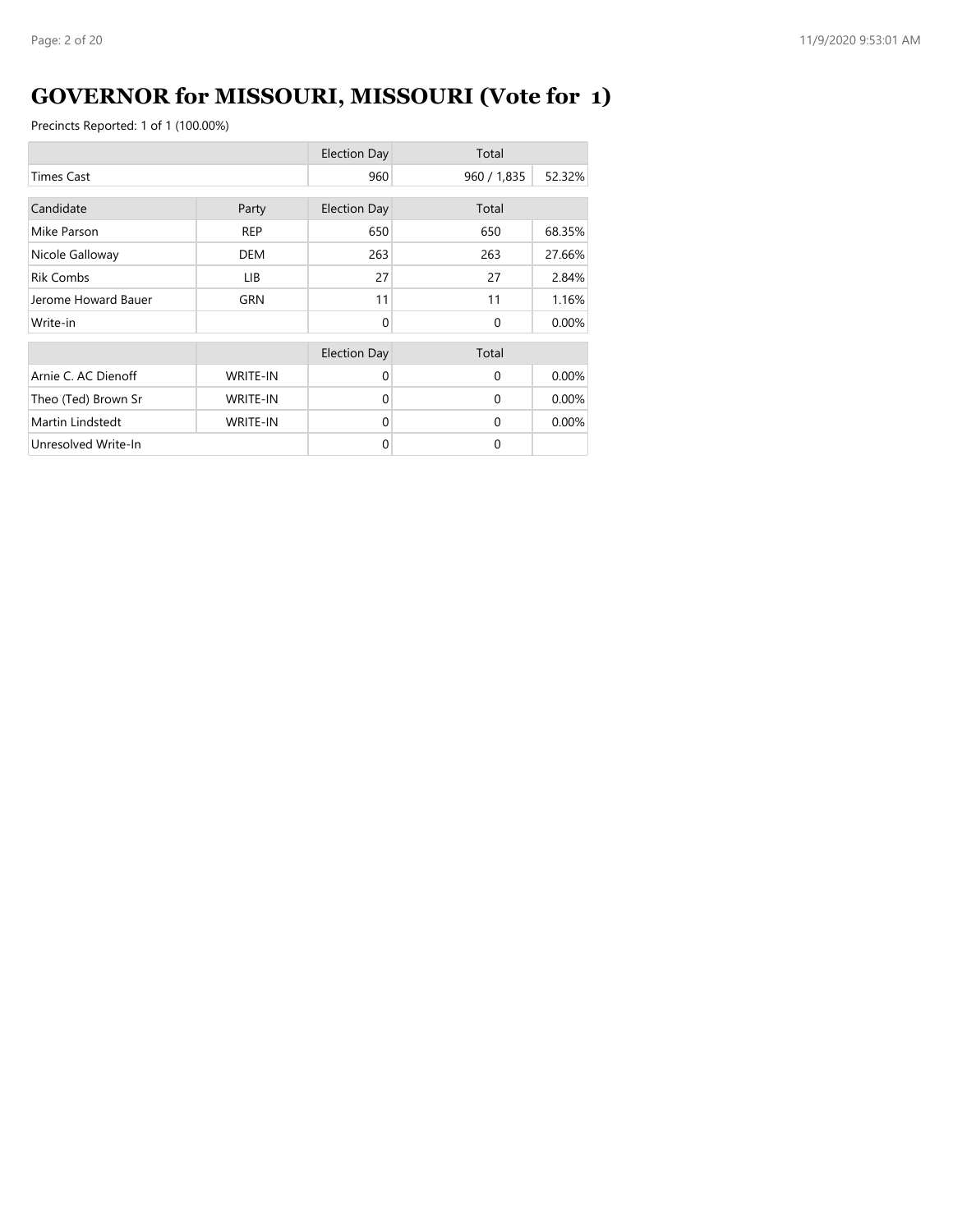# **LIEUTENANT GOVERNOR for MISSOURI, MISSOURI (Vote for 1)**

|                     |                 | <b>Election Day</b> | Total       |        |
|---------------------|-----------------|---------------------|-------------|--------|
| <b>Times Cast</b>   |                 | 960                 | 960 / 1,835 | 52.32% |
| Candidate           |                 | <b>Election Day</b> | Total       |        |
|                     | Party           |                     |             |        |
| Mike Kehoe          | <b>REP</b>      | 659                 | 659         | 70.18% |
| Alissia Canady      | <b>DEM</b>      | 238                 | 238         | 25.35% |
| <b>Bill Slantz</b>  | LIB             | 32                  | 32          | 3.41%  |
| Kelley Dragoo       | <b>GRN</b>      | 10                  | 10          | 1.06%  |
| Write-in            |                 | $\Omega$            | $\Omega$    | 0.00%  |
|                     |                 | <b>Election Day</b> | Total       |        |
| Jeremy Gundel       | <b>WRITE-IN</b> | $\Omega$            | $\Omega$    | 0.00%  |
| Unresolved Write-In |                 | $\mathbf 0$         | 0           |        |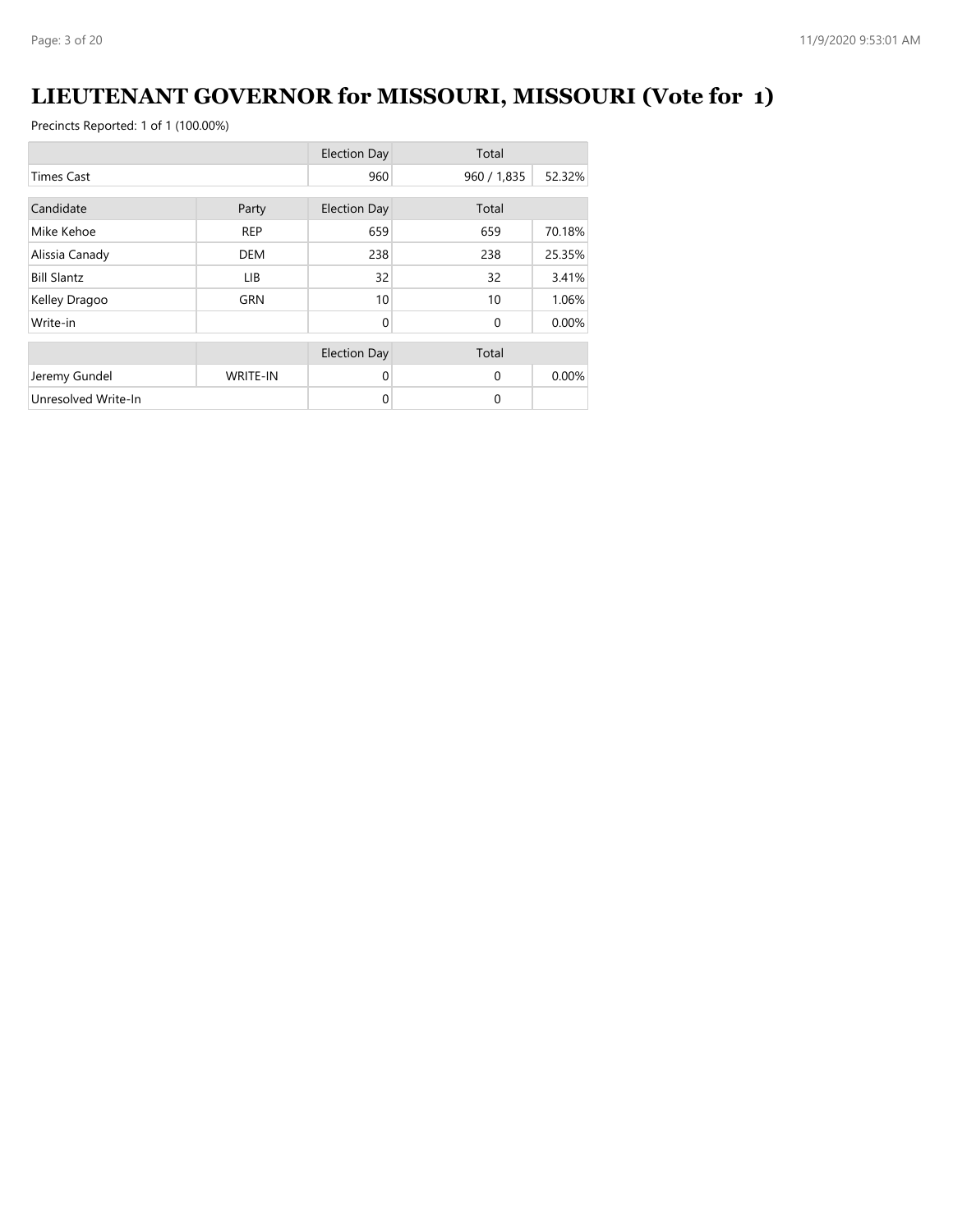# **SECRETARY OF STATE for MISSOURI, MISSOURI (Vote for 1)**

|                        |            | <b>Election Day</b> | Total       |          |
|------------------------|------------|---------------------|-------------|----------|
| <b>Times Cast</b>      |            | 960                 | 960 / 1,835 | 52.32%   |
| Candidate              | Party      | <b>Election Day</b> | Total       |          |
| John R. (Jay) Ashcroft | <b>REP</b> | 674                 | 674         | 71.47%   |
| Yinka Faleti           | <b>DEM</b> | 216                 | 216         | 22.91%   |
| Carl Herman Freese     | LIB.       | 35                  | 35          | 3.71%    |
| Paul Lehmann           | GRN        | 17                  | 17          | 1.80%    |
| Paul Venable           | <b>CST</b> | 1                   | 1           | 0.11%    |
| Write-in               |            | $\Omega$            | $\Omega$    | $0.00\%$ |
|                        |            | <b>Election Day</b> | Total       |          |
| Unresolved Write-In    |            | 0                   | 0           |          |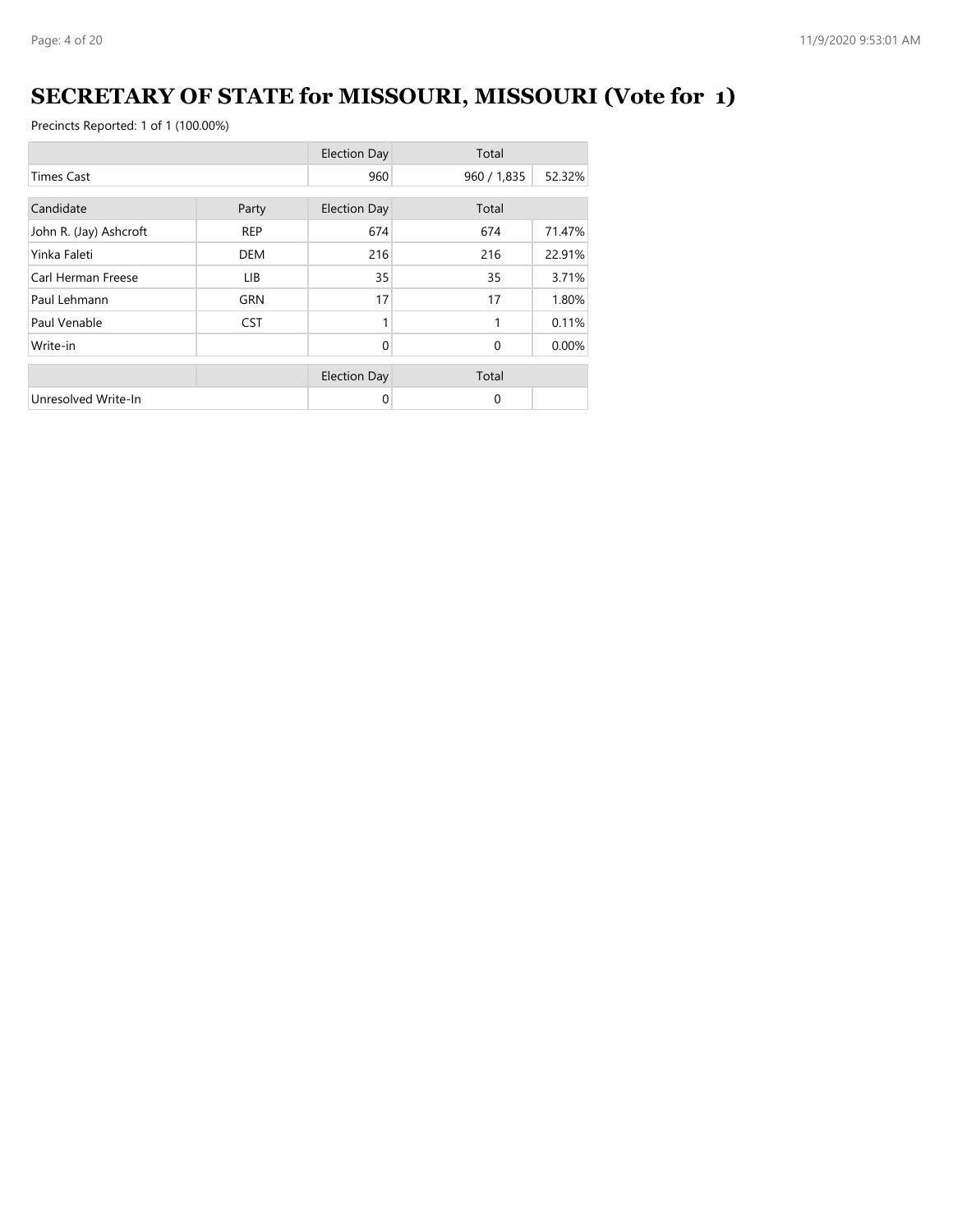# **STATE TREASURER for MISSOURI, MISSOURI (Vote for 1)**

|                        |            | <b>Election Day</b> | Total          |        |
|------------------------|------------|---------------------|----------------|--------|
| <b>Times Cast</b>      |            | 960                 | 960 / 1,835    | 52.32% |
| Candidate<br>Party     |            | <b>Election Day</b> | Total          |        |
| Scott Fitzpatrick      | <b>REP</b> | 656                 | 656            | 70.69% |
| Vicki Lorenz Englund   | <b>DEM</b> | 220                 | 220            | 23.71% |
| Nicholas (Nick) Kasoff | LIB.       | 48                  | 48             | 5.17%  |
| Joseph Civettini       | <b>GRN</b> | $\overline{4}$      | $\overline{4}$ | 0.43%  |
| Write-in               |            | $\Omega$            | $\Omega$       | 0.00%  |
|                        |            | <b>Election Day</b> | Total          |        |
| Unresolved Write-In    |            | $\Omega$            | $\mathbf{0}$   |        |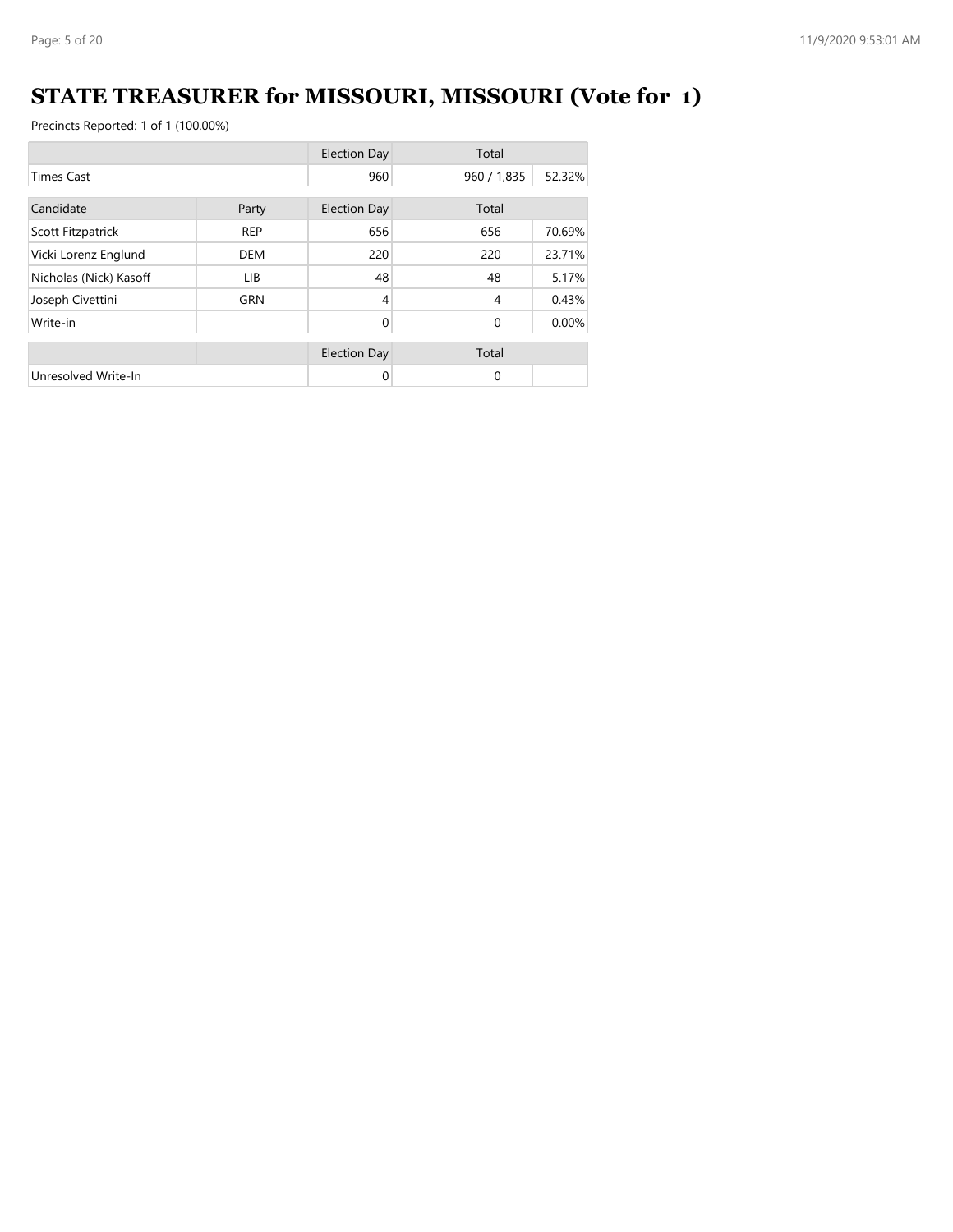### **ATTORNEY GENERAL for MISSOURI, MISSOURI (Vote for 1)**

|                      |            | <b>Election Day</b> | Total        |        |
|----------------------|------------|---------------------|--------------|--------|
| <b>Times Cast</b>    |            | 960                 | 960 / 1,835  | 52.32% |
| Candidate            | Party      | <b>Election Day</b> | Total        |        |
| Eric Schmitt         | <b>REP</b> | 673                 | 673          | 72.29% |
| <b>Rich Finneran</b> | <b>DEM</b> | 220                 | 220          | 23.63% |
| Kevin C Babcock      | LIB.       | 38                  | 38           | 4.08%  |
| Write-in             |            | $\Omega$            | $\mathbf{0}$ | 0.00%  |
|                      |            | <b>Election Day</b> | Total        |        |
| Unresolved Write-In  |            | 0                   | 0            |        |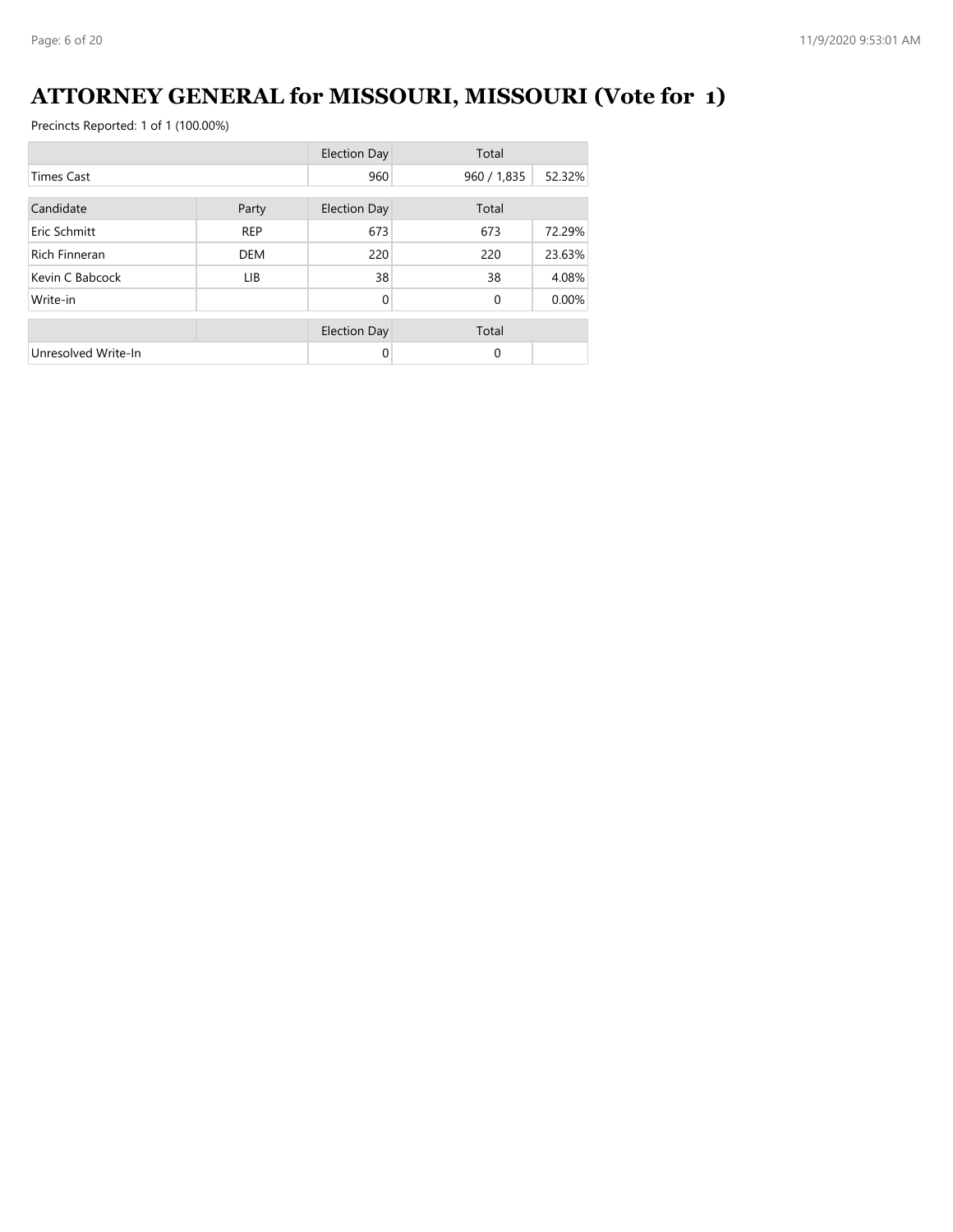#### **UNITED STATES REPRESENTATIVE IN CONGRESS for 3RD DISTRICT, MISSOURI (Vote for 1)**

|                           |                 | <b>Election Day</b> | Total       |        |
|---------------------------|-----------------|---------------------|-------------|--------|
| <b>Times Cast</b>         |                 | 960                 | 960 / 1,835 | 52.32% |
| Candidate                 | Party           | <b>Election Day</b> | Total       |        |
| <b>Blaine Luetkemeyer</b> | <b>REP</b>      | 673                 | 673         | 72.60% |
| Megan Rezabek             | <b>DEM</b>      | 217                 | 217         | 23.41% |
| Leonard J Steinman II     | <b>LIB</b>      | 37                  | 37          | 3.99%  |
| Write-in                  |                 | 0                   | $\Omega$    | 0.00%  |
|                           |                 | <b>Election Day</b> | Total       |        |
| Thomas (Tom) Clapp        | <b>WRITE-IN</b> | 0                   | $\Omega$    | 0.00%  |
| Unresolved Write-In       |                 | 0                   | 0           |        |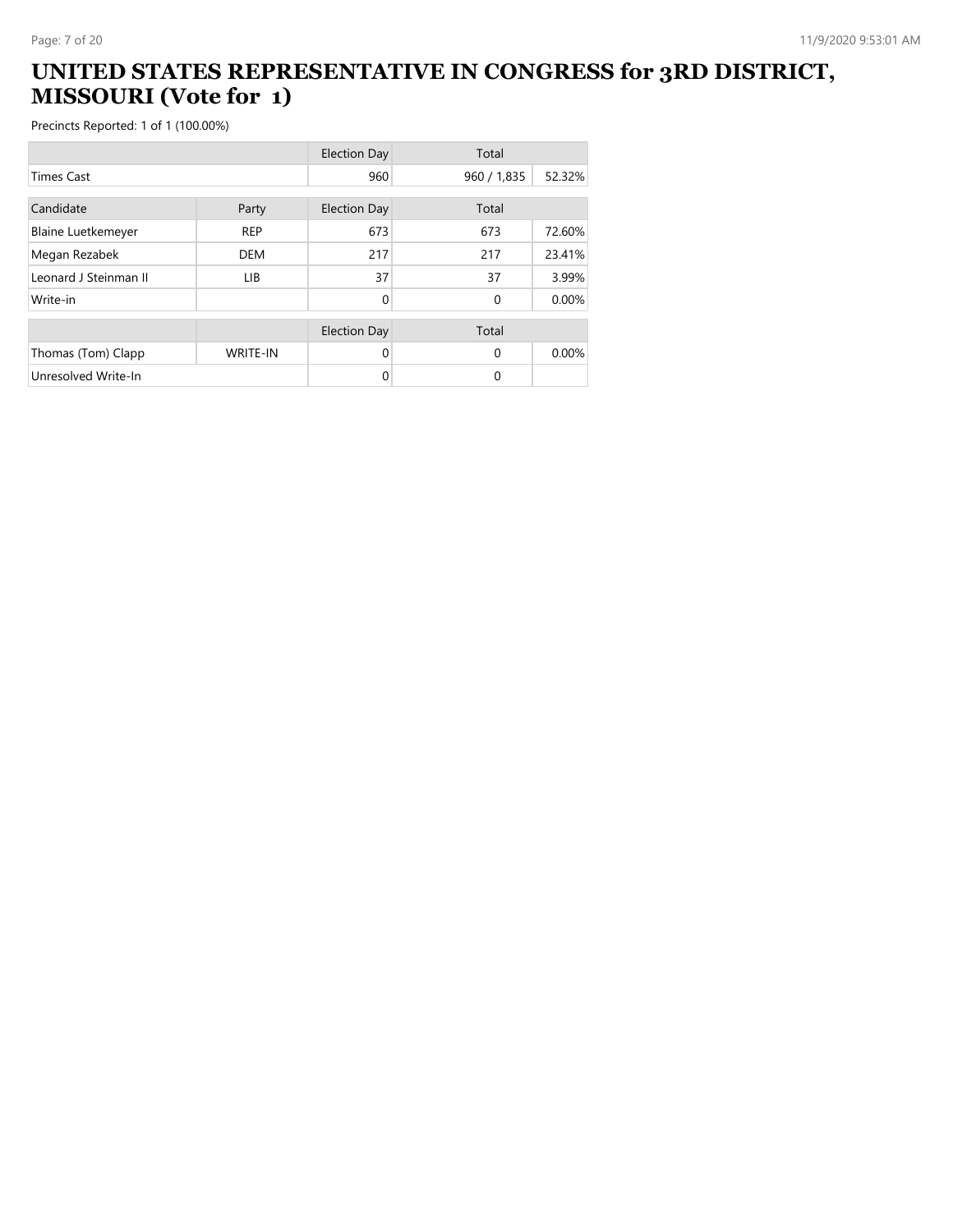### **STATE REPRESENTATIVE for 42ND DISTRICT, MISSOURI (Vote for 1)**

|                     |            | <b>Election Day</b> | Total       |         |
|---------------------|------------|---------------------|-------------|---------|
| <b>Times Cast</b>   |            | 960                 | 960 / 1,835 | 52.32%  |
|                     |            |                     |             |         |
| Candidate           | Party      | Election Day        | Total       |         |
| Jeff Porter         | <b>REP</b> | 830                 | 830         | 100.00% |
| Write-in            |            | 18                  | 18          | 2.17%   |
|                     |            |                     |             |         |
|                     |            | <b>Election Day</b> | Total       |         |
| Unresolved Write-In |            | 18                  | 18          |         |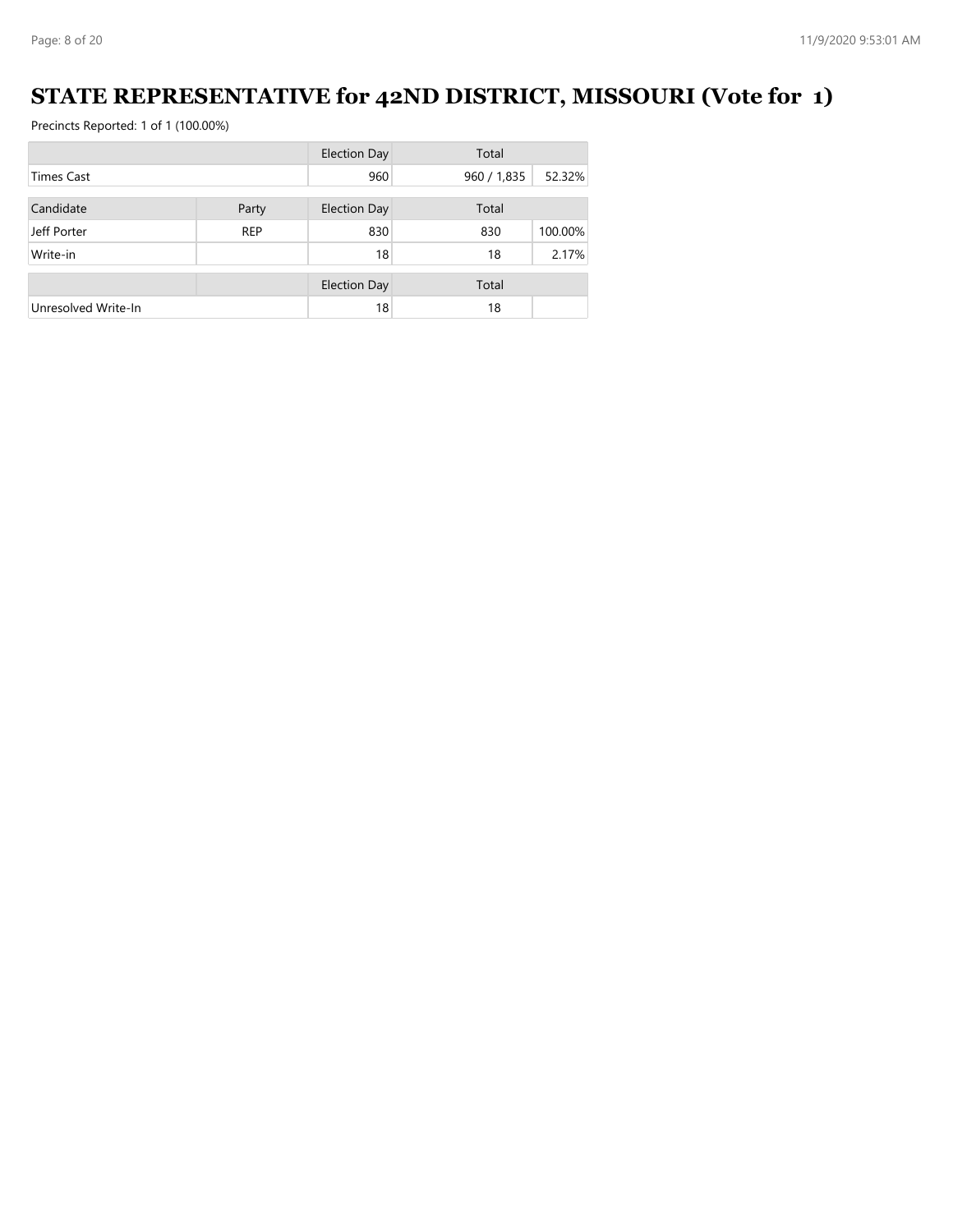# **COUNTY COMMISSIONER for NORTHERN DISTRICT, MISSOURI (Vote for 1)**

|                     |            | <b>Election Day</b> | Total       |         |
|---------------------|------------|---------------------|-------------|---------|
| <b>Times Cast</b>   |            | 960                 | 960 / 1,835 | 52.32%  |
| Candidate           |            |                     | Total       |         |
|                     | Party      | <b>Election Day</b> |             |         |
| Matthew E. Flake    | <b>REP</b> | 836                 | 836         | 100.00% |
| Write-in            |            | 20                  | 20          | 2.39%   |
|                     |            |                     |             |         |
|                     |            | <b>Election Day</b> | Total       |         |
| Unresolved Write-In |            | 20                  | 20          |         |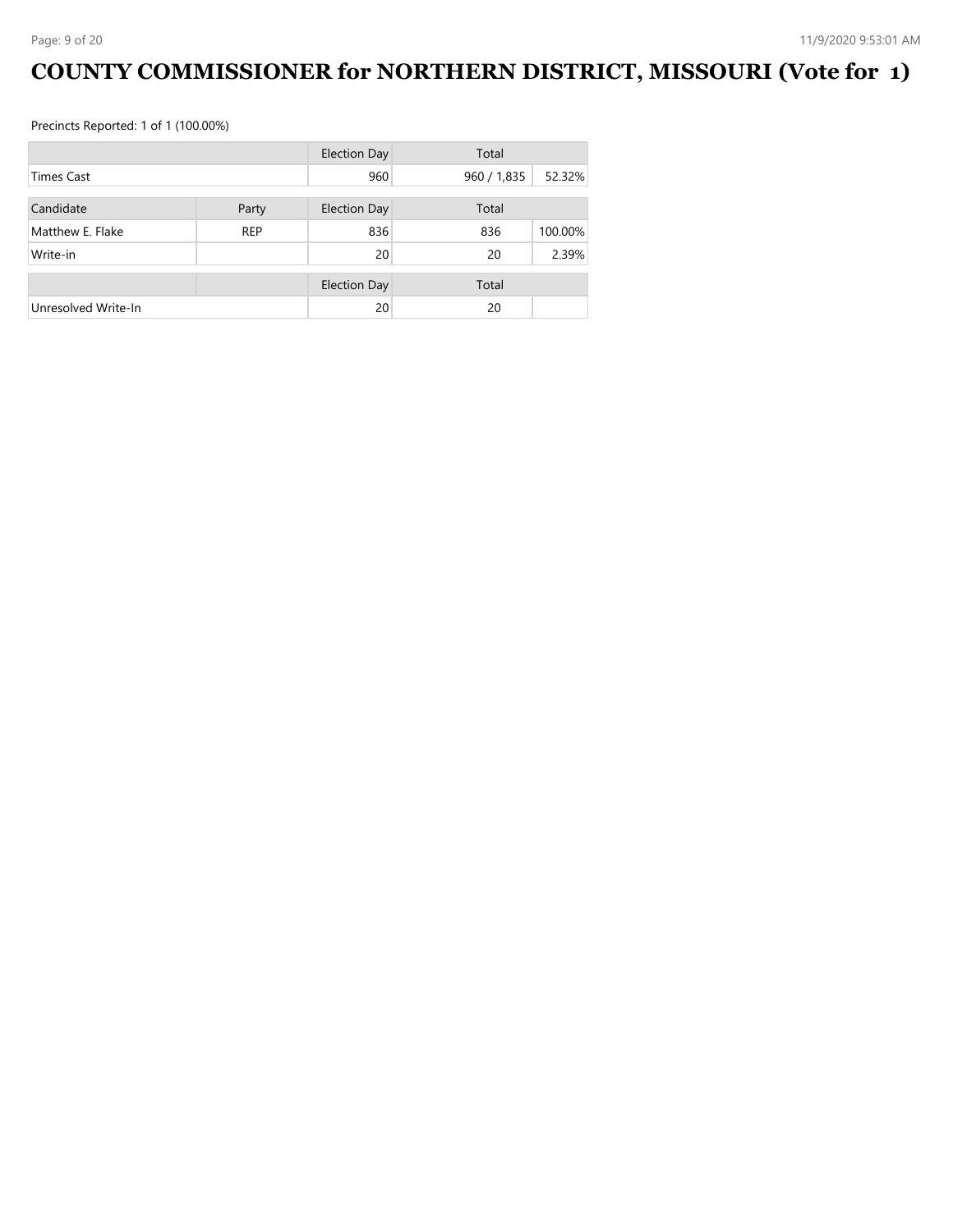# **SHERIFF for WARREN COUNTY, MISSOURI (Vote for 1)**

|                     |            | <b>Election Day</b> | Total       |         |
|---------------------|------------|---------------------|-------------|---------|
| <b>Times Cast</b>   |            | 960                 | 960 / 1,835 | 52.32%  |
| Candidate           |            |                     | Total       |         |
|                     | Party      | <b>Election Day</b> |             |         |
| Kevin Harrison      | <b>REP</b> | 830                 | 830         | 100.00% |
| Write-in            |            | 18                  | 18          | 2.17%   |
|                     |            |                     |             |         |
|                     |            | <b>Election Day</b> | Total       |         |
| Unresolved Write-In |            | 18                  | 18          |         |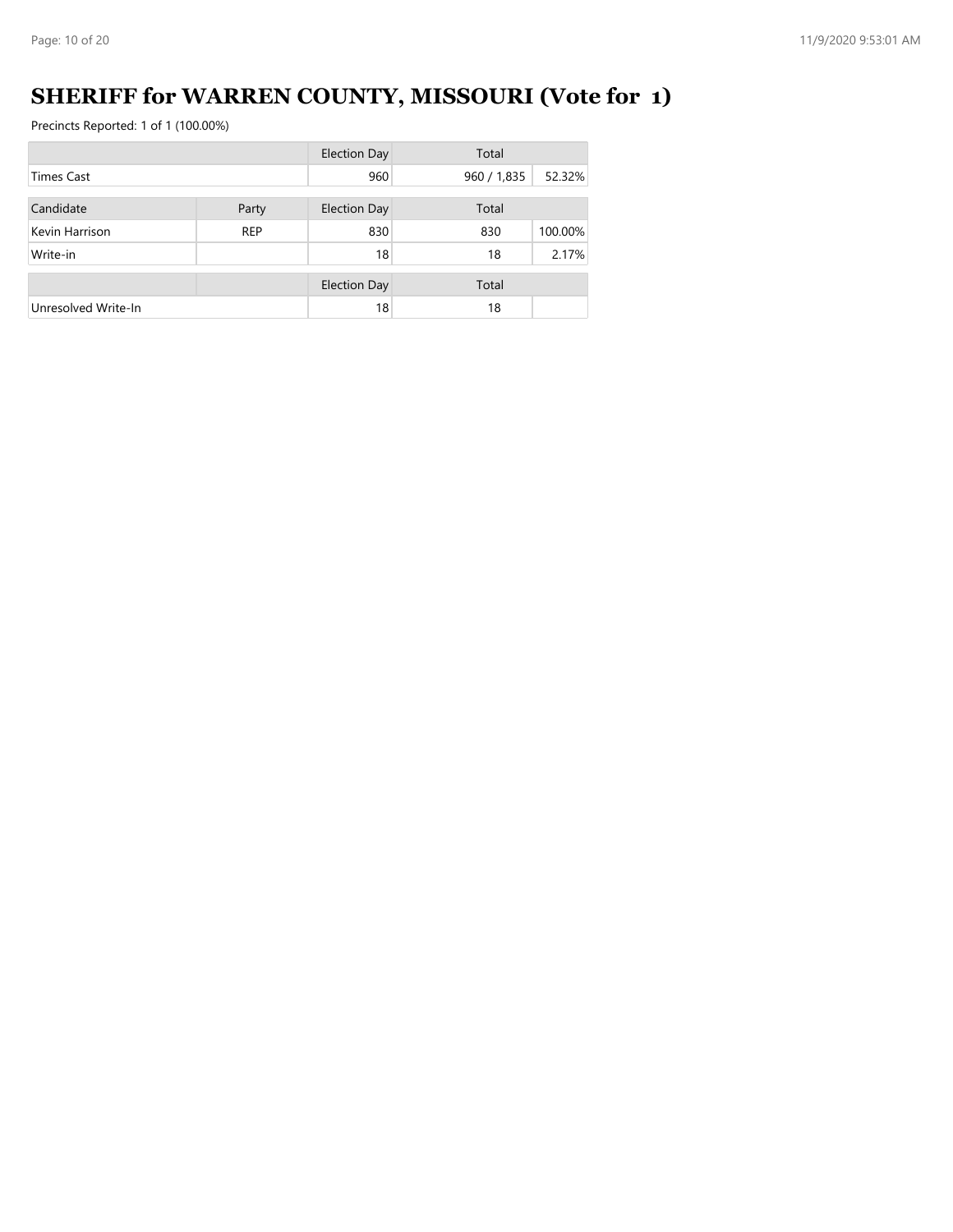# **ASSESSOR for WARREN COUNTY, MISSOURI (Vote for 1)**

|                          |            | <b>Election Day</b> | Total       |         |
|--------------------------|------------|---------------------|-------------|---------|
| <b>Times Cast</b>        |            | 960                 | 960 / 1,835 | 52.32%  |
|                          |            |                     |             |         |
| Candidate                | Party      | <b>Election Day</b> | Total       |         |
| Kathryn L. (Katie) Smith | <b>REP</b> | 840                 | 840         | 100.00% |
| Write-in                 |            | 14                  | 14          | 1.67%   |
|                          |            |                     |             |         |
|                          |            | <b>Election Day</b> | Total       |         |
| Unresolved Write-In      |            | 14                  | 14          |         |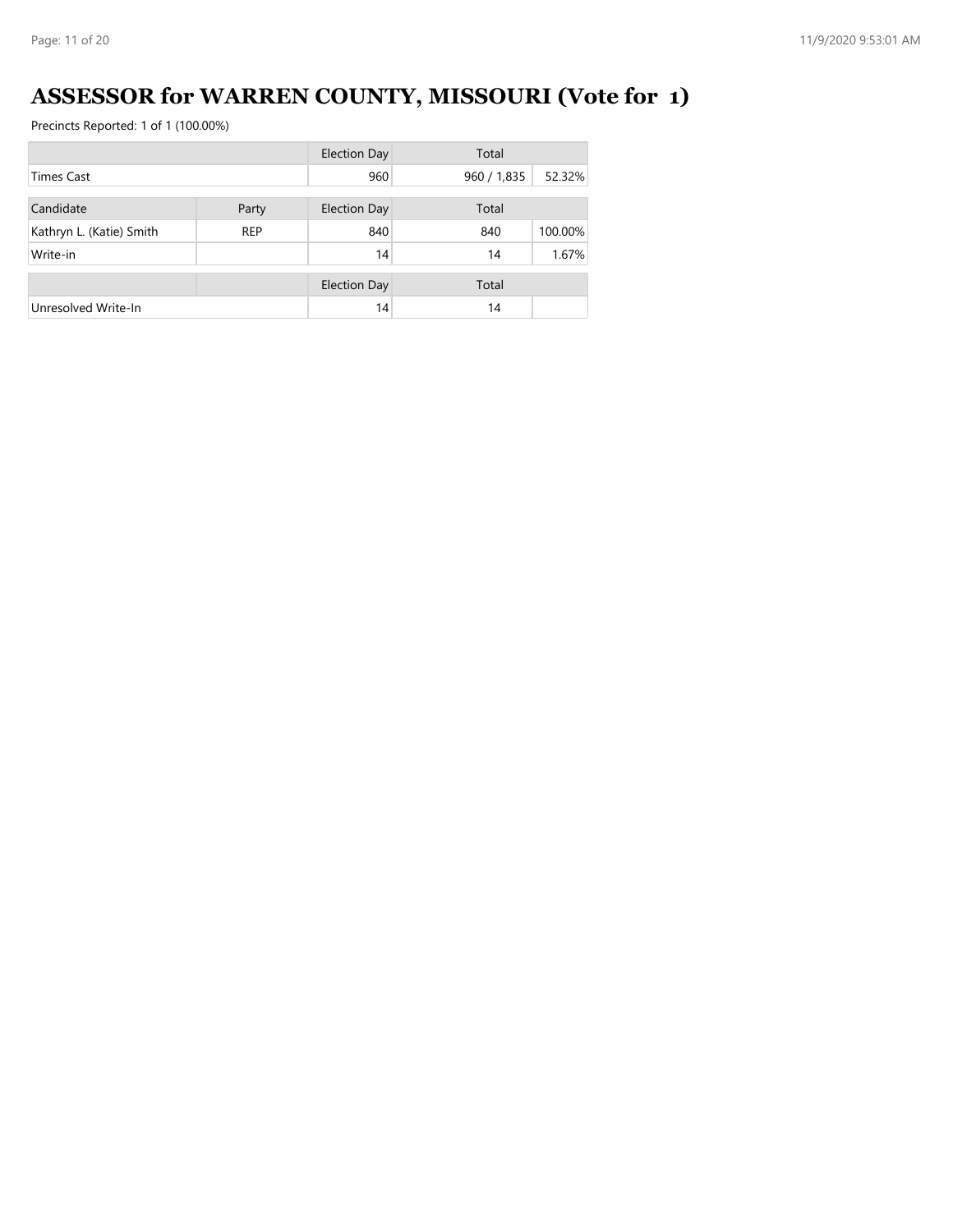### **PUBLIC ADMINISTRATOR for WARREN COUNTY, MISSOURI (Vote for 1)**

|                         |            | Election Day        | Total       |         |
|-------------------------|------------|---------------------|-------------|---------|
| <b>Times Cast</b>       |            | 960                 | 960 / 1,835 | 52.32%  |
|                         |            |                     |             |         |
| Candidate               | Party      | Election Day        | Total       |         |
| Melissa (Missy) Dempsey | <b>REP</b> | 833                 | 833         | 100.00% |
| Write-in                |            | 17                  | 17          | 2.04%   |
|                         |            | <b>Election Day</b> | Total       |         |
| Unresolved Write-In     |            | 17                  | 17          |         |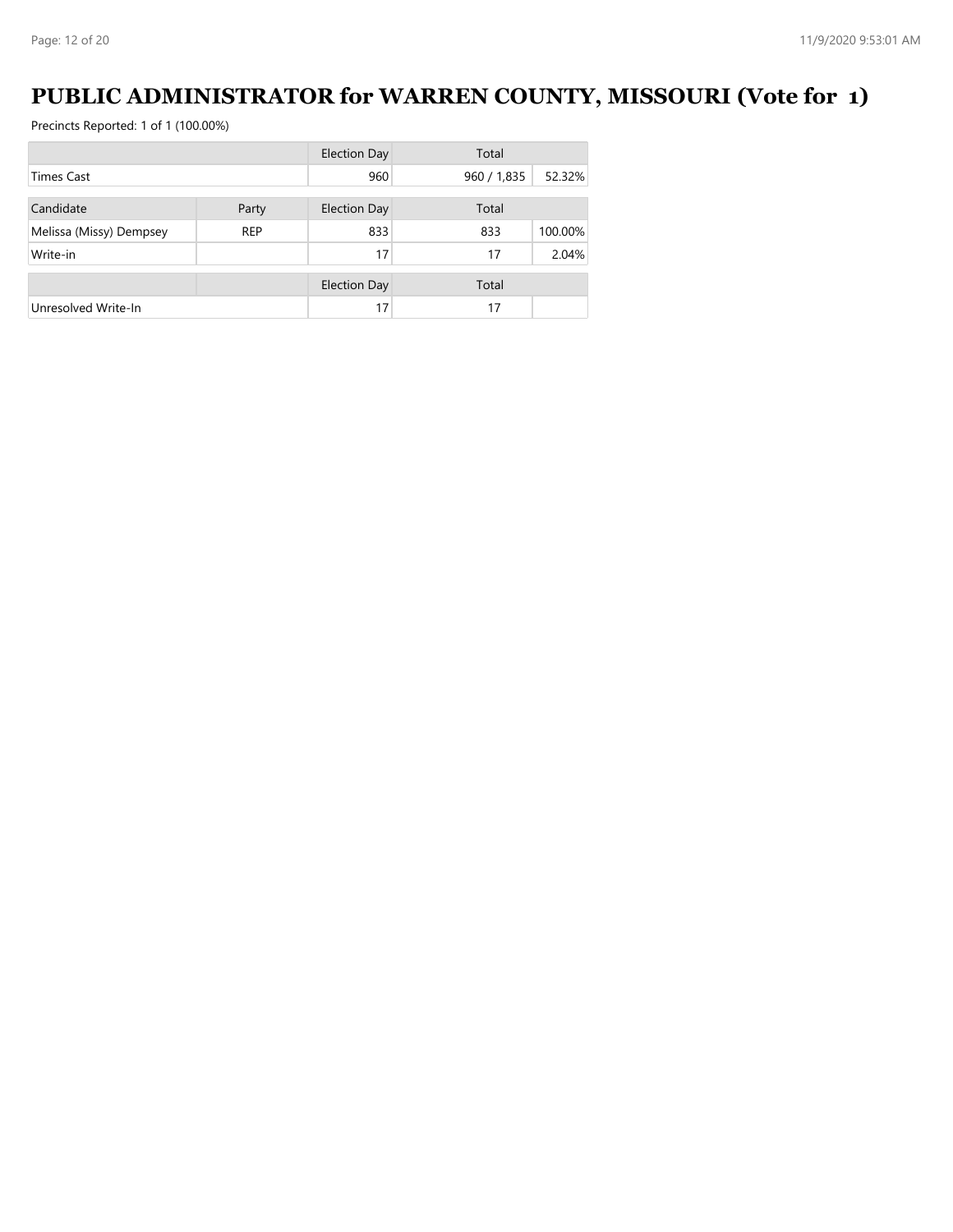# **CORONER for WARREN COUNTY, MISSOURI (Vote for 1)**

|                     |            | <b>Election Day</b> | Total       |         |
|---------------------|------------|---------------------|-------------|---------|
| <b>Times Cast</b>   |            | 960                 | 960 / 1,835 | 52.32%  |
|                     |            |                     |             |         |
| Candidate           | Party      | <b>Election Day</b> | Total       |         |
| Mark W. O'Neill     | <b>REP</b> | 829                 | 829         | 100.00% |
| Write-in            |            | 9                   | 9           | 1.09%   |
|                     |            | <b>Election Day</b> | Total       |         |
|                     |            |                     |             |         |
| Unresolved Write-In |            | 9                   | 9           |         |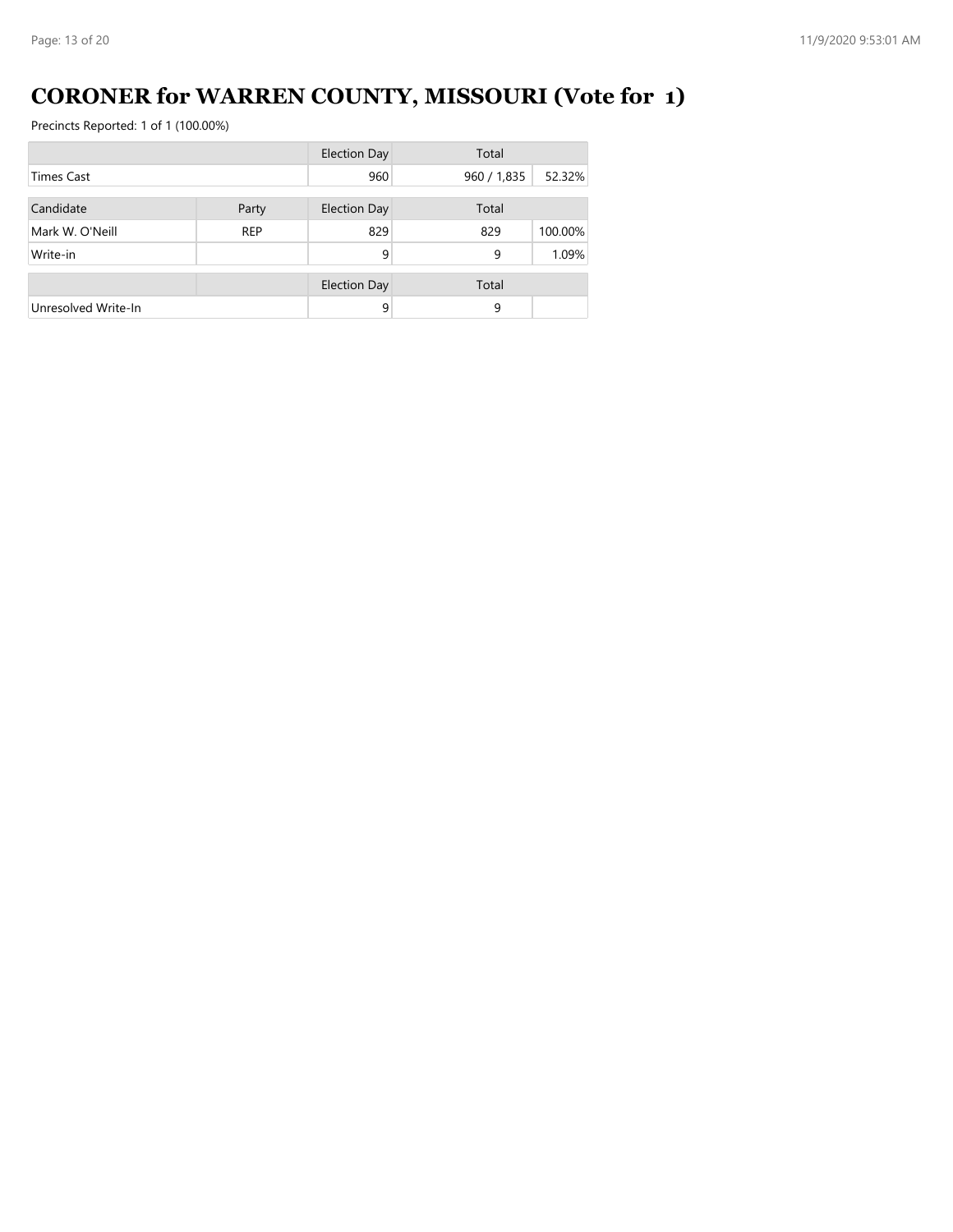# **SURVEYOR for WARREN COUNTY, MISSOURI (Vote for 1)**

|                     |            | <b>Election Day</b> | Total       |         |
|---------------------|------------|---------------------|-------------|---------|
| <b>Times Cast</b>   |            | 960                 | 960 / 1,835 | 52.32%  |
| Candidate           |            |                     |             |         |
|                     | Party      | <b>Election Day</b> | Total       |         |
| Robert L. Lewis     | <b>REP</b> | 826                 | 826         | 100.00% |
| Write-in            |            | 8                   | 8           | 0.97%   |
|                     |            | <b>Election Day</b> | Total       |         |
|                     |            |                     |             |         |
| Unresolved Write-In |            | 8                   | 8           |         |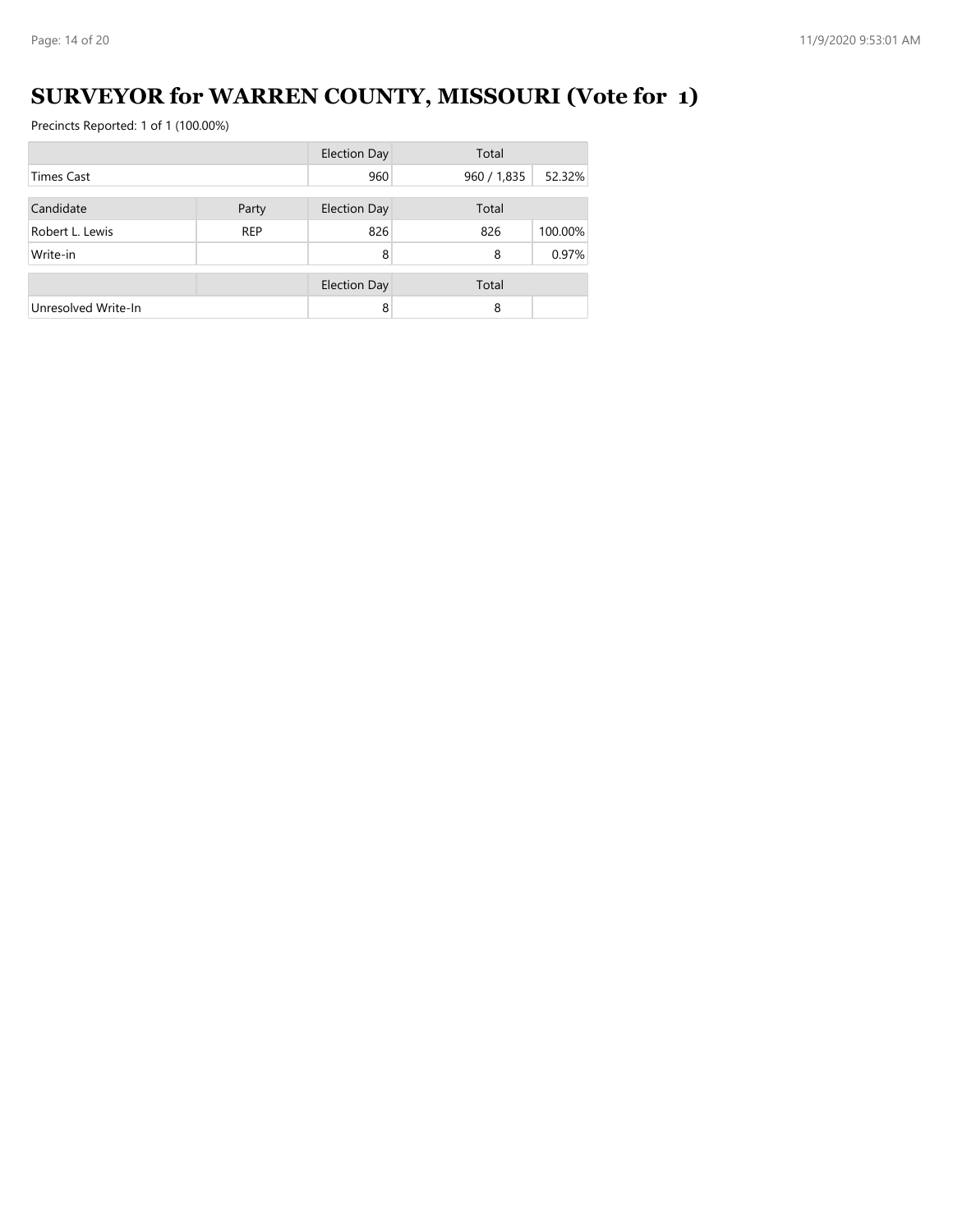### **CONSTITUTIONAL AMENDMENT NO. 1, MISSOURI (Vote for 1)**

|                     |       | <b>Election Day</b> | Total       |        |
|---------------------|-------|---------------------|-------------|--------|
| <b>Times Cast</b>   |       | 960                 | 960 / 1,835 | 52.32% |
| Candidate           | Party | <b>Election Day</b> | Total       |        |
| <b>YES</b>          |       | 386                 | 386         | 42.51% |
| <b>NO</b>           |       | 522                 | 522         | 57.49% |
|                     |       | <b>Election Day</b> | Total       |        |
| Unresolved Write-In |       | $\Omega$            | 0           |        |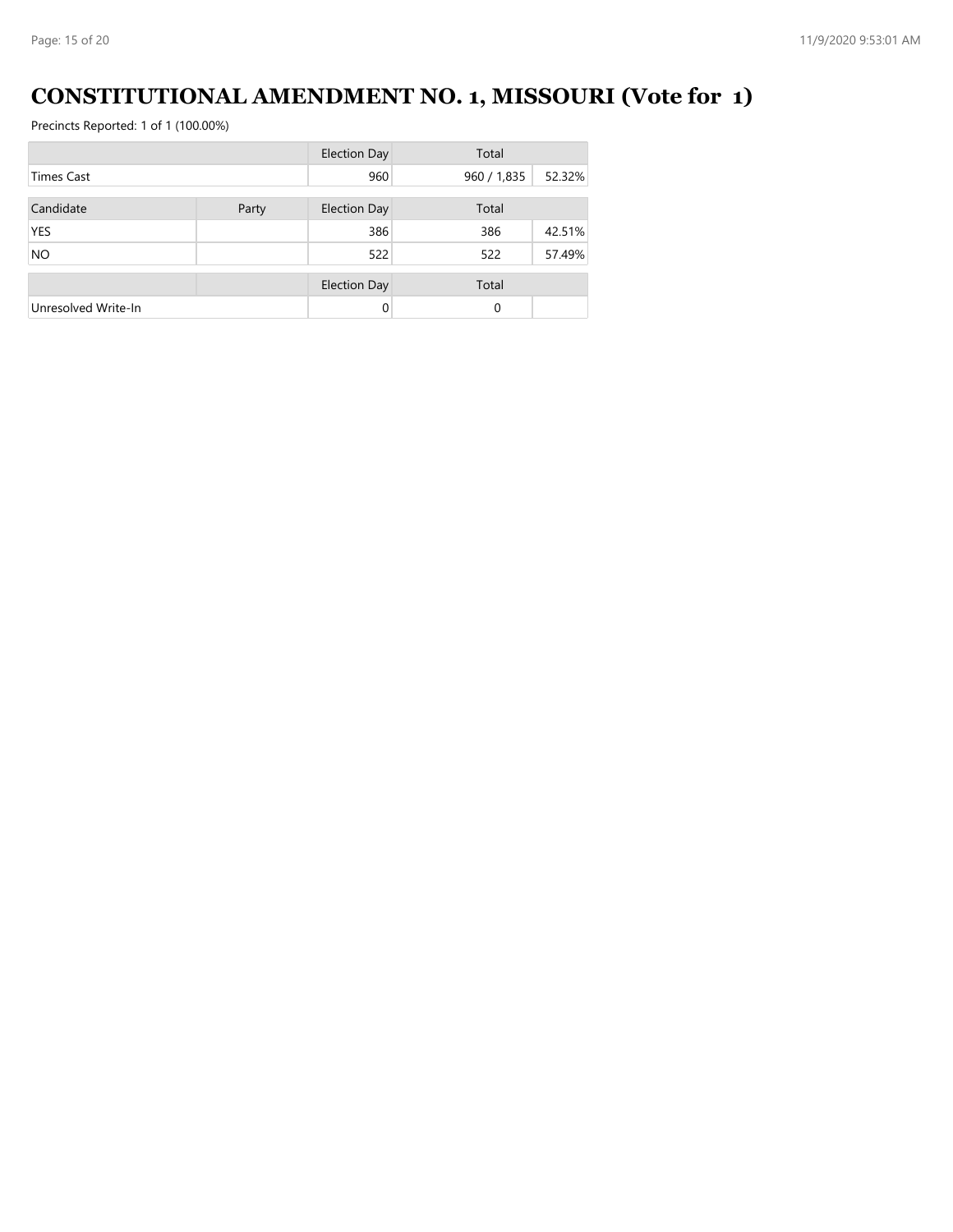# **CONSTITUTIONAL AMENDMENT NO. 3, MISSOURI (Vote for 1)**

|                     |       | <b>Election Day</b> | Total       |        |
|---------------------|-------|---------------------|-------------|--------|
| <b>Times Cast</b>   |       | 960                 | 960 / 1,835 | 52.32% |
| Candidate           | Party | <b>Election Day</b> | Total       |        |
| <b>YES</b>          |       | 542                 | 542         | 59.89% |
| <b>NO</b>           |       | 363                 | 363         | 40.11% |
|                     |       | <b>Election Day</b> | Total       |        |
| Unresolved Write-In |       | $\Omega$            | 0           |        |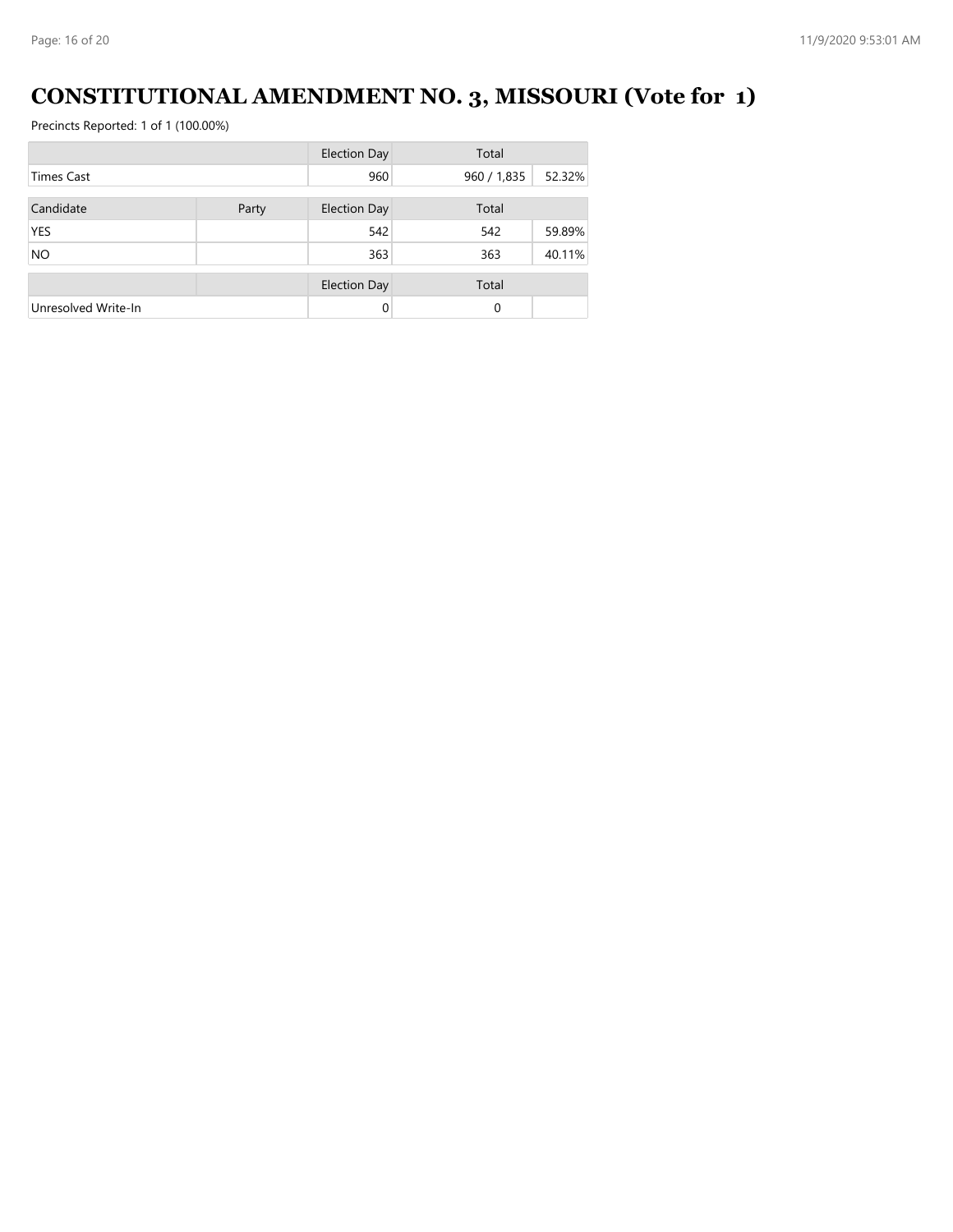#### **JUDGE(S) for MISSOURI SUPREME COURT, MISSOURI (BRECKENRIDGE) (Vote for 1)**

|                     |       | <b>Election Day</b> | Total       |        |
|---------------------|-------|---------------------|-------------|--------|
| <b>Times Cast</b>   |       | 960                 | 960 / 1,835 | 52.32% |
| Candidate           | Party | <b>Election Day</b> | Total       |        |
| <b>YES</b>          |       | 640                 | 640         | 75.47% |
| <b>NO</b>           |       | 208                 | 208         | 24.53% |
|                     |       | <b>Election Day</b> | Total       |        |
| Unresolved Write-In |       | 0                   | 0           |        |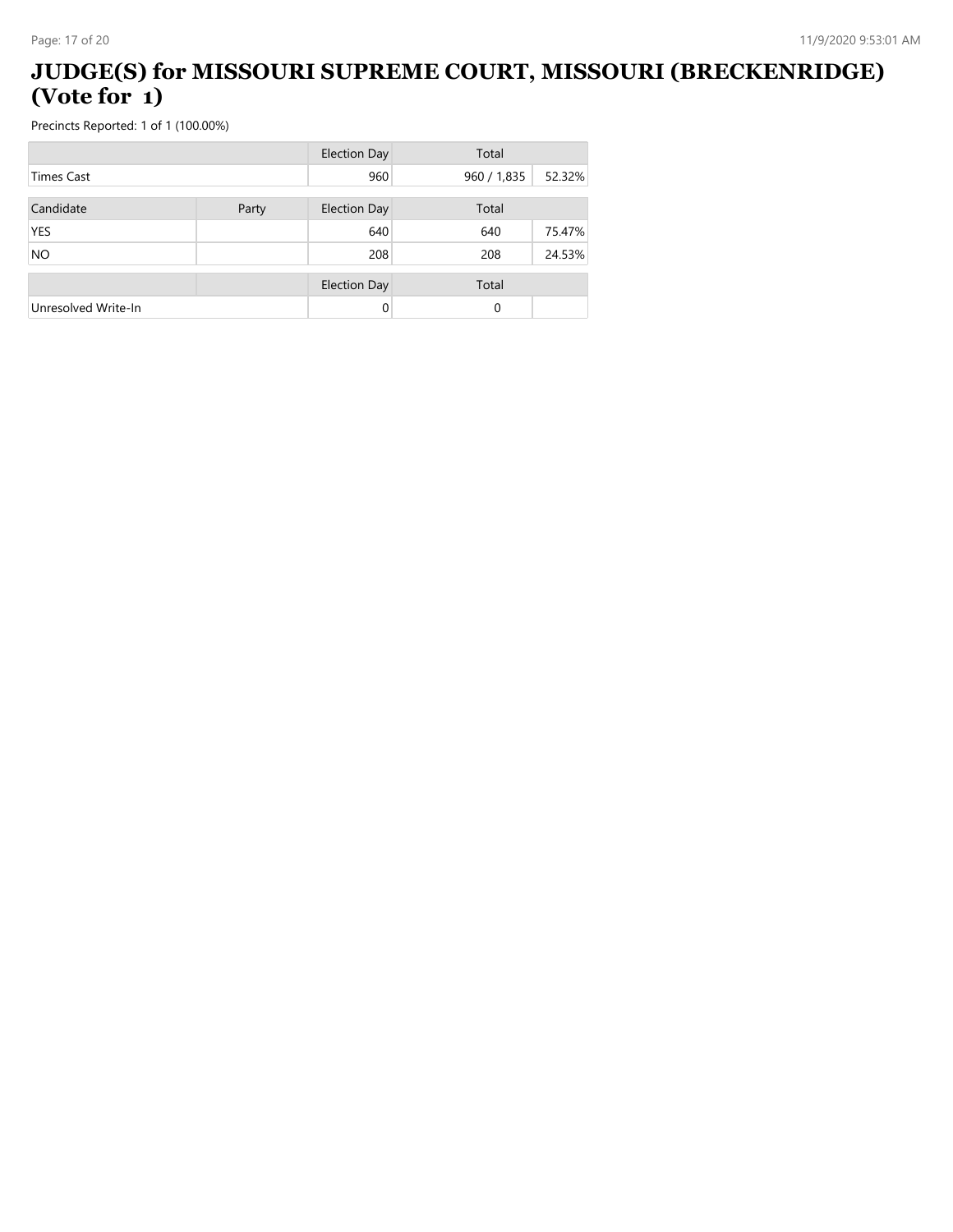#### **JUDGE(S) for MISSOURI COURT OF APPEALS, EASTERN DISTRICT, MISSOURI (ODENWALD) (Vote for 1)**

|                     |       | <b>Election Day</b> | Total       |        |
|---------------------|-------|---------------------|-------------|--------|
| <b>Times Cast</b>   |       | 960                 | 960 / 1,835 | 52.32% |
| Candidate           | Party | <b>Election Day</b> | Total       |        |
| <b>YES</b>          |       | 627                 | 627         | 75.27% |
| <b>NO</b>           |       | 206                 | 206         | 24.73% |
|                     |       | <b>Election Day</b> | Total       |        |
| Unresolved Write-In |       | 0                   | 0           |        |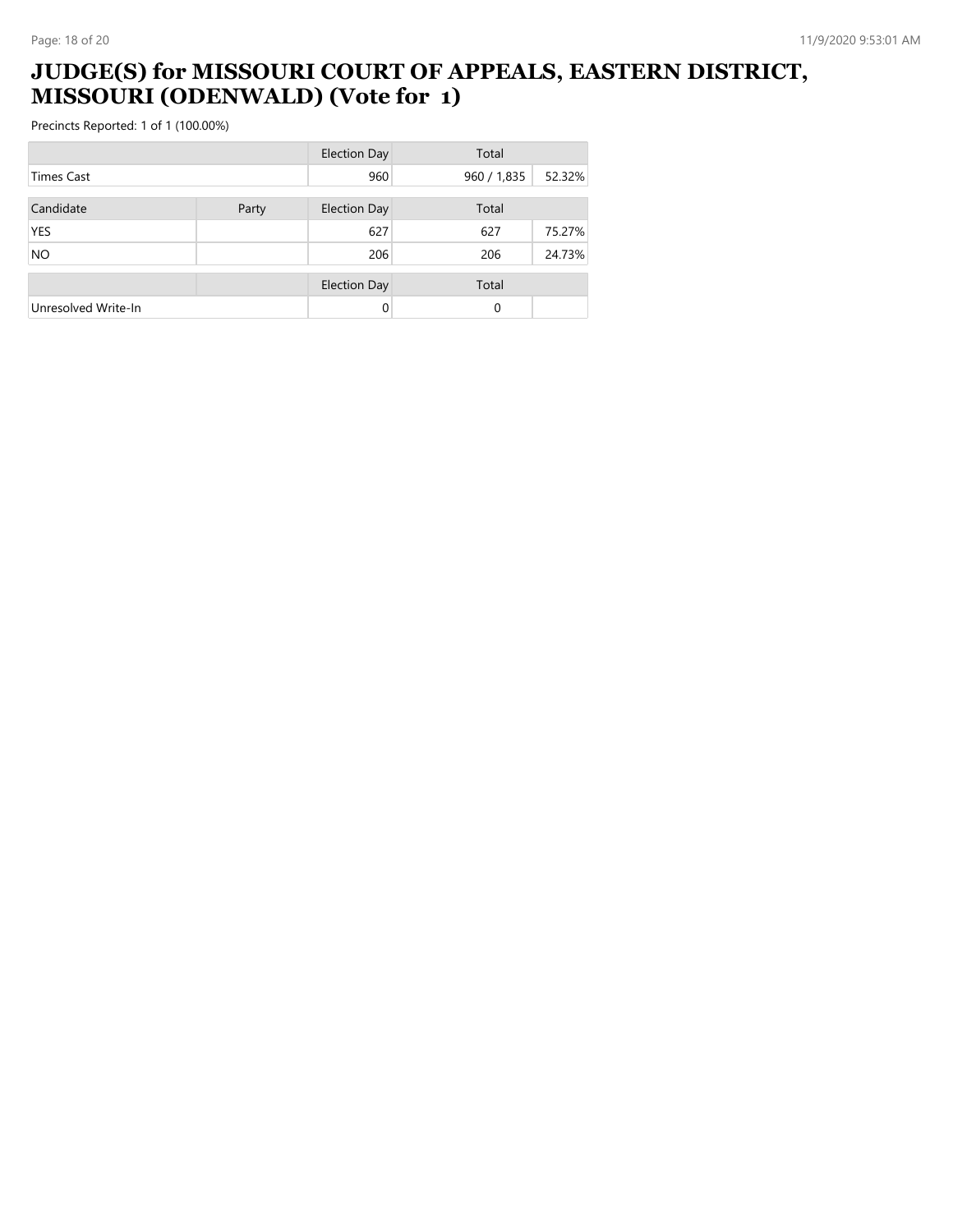#### **JUDGE(S) for MISSOURI COURT OF APPEALS, EASTERN DISTRICT, MISSOURI (RANSOM) (Vote for 1)**

|                     |       | <b>Election Day</b> | Total       |        |
|---------------------|-------|---------------------|-------------|--------|
| <b>Times Cast</b>   |       | 960                 | 960 / 1,835 | 52.32% |
| Candidate           | Party | <b>Election Day</b> | Total       |        |
| <b>YES</b>          |       | 638                 | 638         | 76.41% |
| <b>NO</b>           |       | 197                 | 197         | 23.59% |
|                     |       | <b>Election Day</b> | Total       |        |
| Unresolved Write-In |       | 0                   | 0           |        |